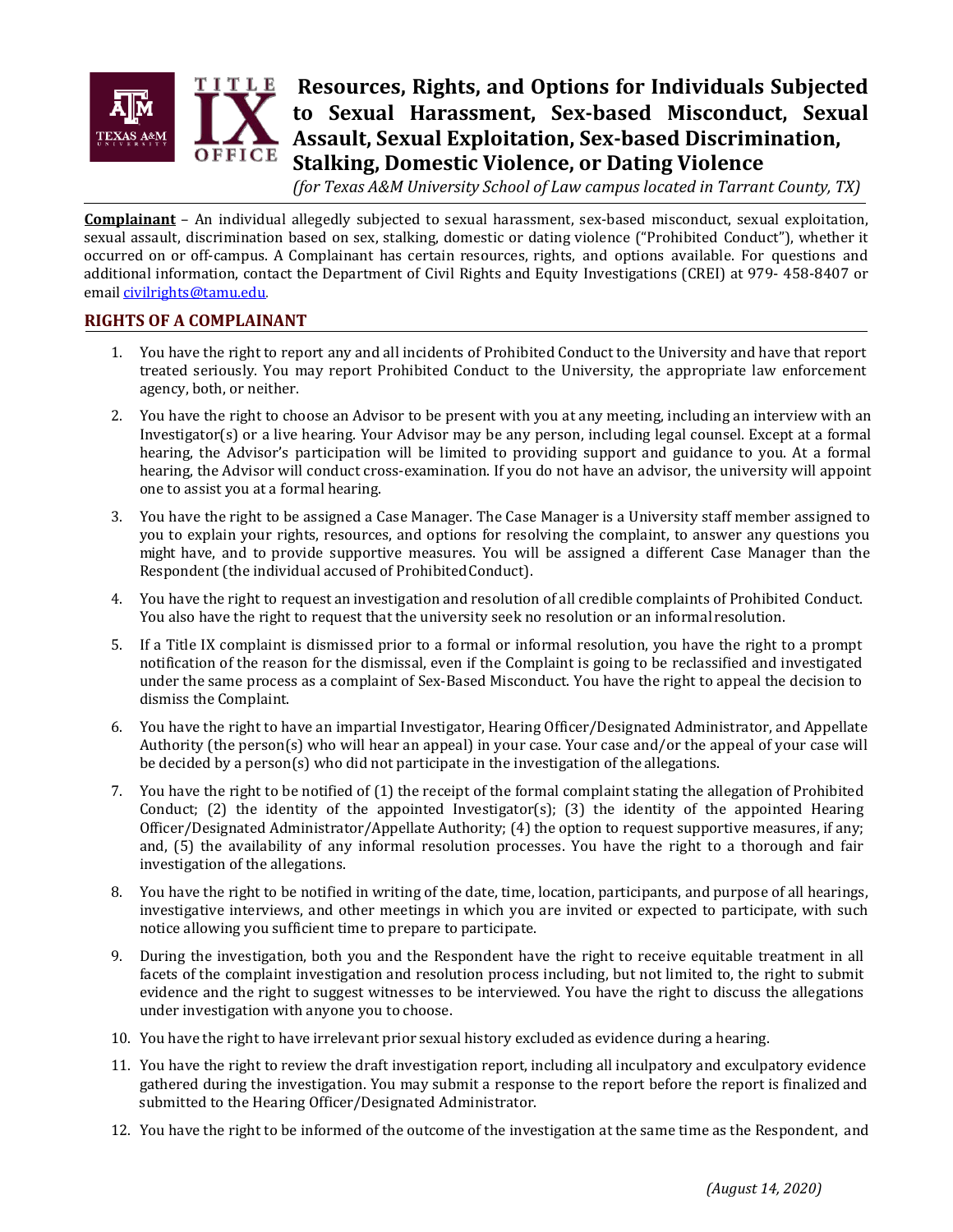in cases of sexual assault, sexual harassment, sex-based misconduct, sex-based discrimination, stalking, dating violence, or domestic violence, you will be notified of the sanction imposed (if any).

- 13. You have the right to appeal the decision of the Designated Administrator based on new evidence; procedural irregularity; bias or conflict of interest on the part of the Title IX Coordinator, Investigator(s), or Designated Administrator; or, appropriateness/severity of the sanctions. You have the right to be notified if the case is appealed by either party and the outcome of the appeal.
- 14. If you have obtained a protective order, civil no-contact order, restraining order, or similar order against another member of the University community, the order should be provided to the Chief Risk, Ethics, and Compliance Officer. In conjunction with the Fort Worth Police Department and University officials, the Chief Risk, Ethics, and Compliance Officer will take all reasonable and legal actions to implement the order.

More information about these rights can be found on the Title IX website at [titleix.tamu.edu. If](https://urc.tamu.edu/title-ix/) you have questions, please contact your Case Manager or the Department of Civil Rights and Equity Investigations at 979-458-8407.

## **PRIVACY OF INFORMATION**

#### **Privacy of Information**

Most university employees are mandatory reporters, which means that if an employee experiences, observes, or becomes aware of an alleged or suspected incident of discrimination or harassment in the course and scope of their employment, the employee must report all known information to the University. Counselors and Medical providers report de-identified statistics only. See *Texas A&M University [System Regulation 08.01.01,](https://policies.tamus.edu/08-01-01.pdf) Section 2.1* for more information about mandatory reporting.

The University is committed to protecting the privacy of reporting parties, complainants, and respondents to the extend allowed by law. Given the sensitive nature of reports, information will be maintained in a secure manner and will only be disclosed to school officials who are responsible for handling the university's response and/or have a legitimate educational interest. All students' educational records are protected under the Family Educational Rights and Privacy Act (FERPA). For more information about FERPA, go to [registrar.tamu.edu.](http://registrar.tamu.edu/)

## **SUPPORTIVE MEASURES**

Complainants may request assistance with changes to academic, living, transportation, and work situations. These requests will be considered regardless of whether the complainant chooses to file a formal complaint with the university or law enforcement. Contact your Case Manager to request these changes. Supportive measures will be provided free of charge and may not unreasonably burden either party.

Counseling, health, mental health, advocacy, and other services are available for complainants both on-campus and in the community. In most cases, psychologists/counselors in the Student Assistance Program (for students, [humana.com/sap\)](http://www.humana.com/sap) or Work/Life Solutions Program (for employees, [employees.tamu.edu/eap\) ar](http://employees.tamu.edu/eap)e not required to, nor may, report an incident that in any way identifies students or employees concerned without their consent. However, if an imminent harm situation is present, the counselor must take action to protect whoever is at risk. Below is a brief list of available resources. Confidential resources are *italicized*; however, in accordance with the Clery Act, confidential resources will report de-identified statistics only.

## **Counseling**

| <b>Name</b>                                                                                  | Phone                        | <b>Address</b> | Website                                          |
|----------------------------------------------------------------------------------------------|------------------------------|----------------|--------------------------------------------------|
| <b>Work/Life Solutions Program (for</b><br>employees)                                        | 866-301-9623                 |                | employees.tamu.edu/eap                           |
| <b>Student Assistance Program and</b><br><b>Work/Life Services Program (for</b><br>students) | 1-855-270-3349<br>(TTY: 711) |                | https://humana.your-<br>sap.com/login?returnUrl= |

**No on-campus counseling services are in place at the Law School campus.**

#### **Medical and Health Services**

| Name | Phone | ___<br>Address | <b>Website</b> |
|------|-------|----------------|----------------|
|      |       |                |                |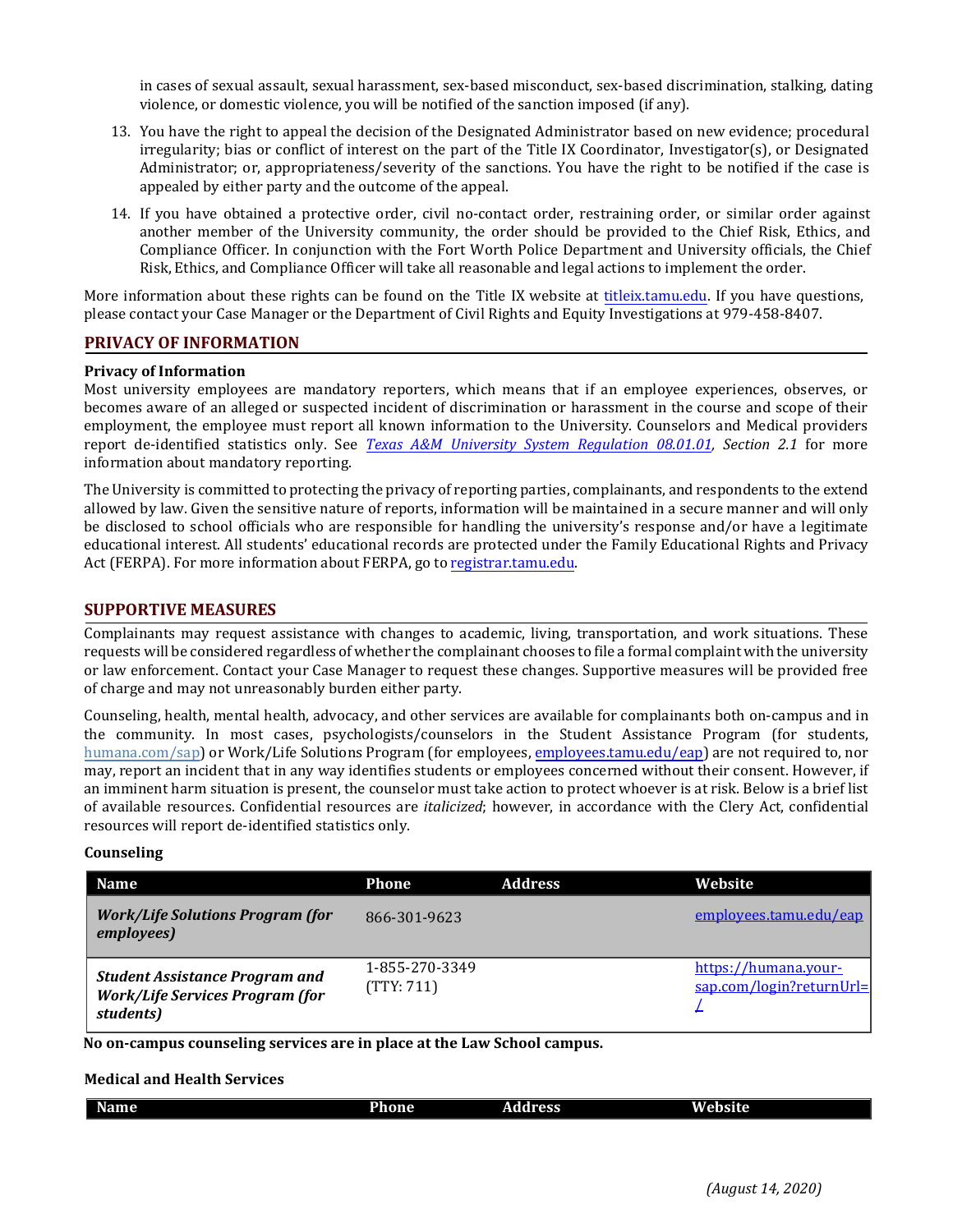| <b>JPS Hospital</b>                                     | 817-702-1110 | 1500 S. Main Fort Worth,<br>TX 76104           | https://www.jpshealthne<br>t.org/                                     |
|---------------------------------------------------------|--------------|------------------------------------------------|-----------------------------------------------------------------------|
| <b>Texas Health Harris</b><br><b>Methodist Hospital</b> | 817-250-2000 | 1301 Pennsylvania Ave.<br>Fort Worth, TX 76104 | https://www.texashealth<br>.org/Locations/texas-<br>health-fort-worth |
| <b>Methodist Hospital</b>                               | 210-575-4444 | 7700 Floyd Curl Dr.<br>San Antonio, TX 78229   | https://sahealth.com/l<br>ocations/methodist-<br>hospital/            |

**No on-campus medical/health services are in place at the Law School campus.**

# **Support, Advocacy, and Other Resources**

| <b>Name</b>                                                                                  | <b>Phone</b>                 | <b>Address</b>                                            | <b>Website</b>                                                                    |
|----------------------------------------------------------------------------------------------|------------------------------|-----------------------------------------------------------|-----------------------------------------------------------------------------------|
| <b>Student Assistance Services</b><br>(College Station campus)                               | 979-845-3113                 | Student Services Building,<br>Texas A&M Campus            | studentlife.tamu.edu/sas                                                          |
| <b>Women's Resource Center</b><br>(College Station campus)                                   | 979-845-8784                 | Student Services Building,<br>Texas A&M Campus            | studentlife.tamu.edu/wrc                                                          |
| LGBTQ+ Pride Center<br>(College Station Campus)                                              | 979-862-8920                 | <b>Student Services Building,</b><br>Texas A&M Campus     | studentlife.tamu.edu/lgbtq                                                        |
| <b>Student Financial Aid</b>                                                                 | 979-845-3236                 | <b>Pavilion Second Floor</b>                              | financialaid.tamu.edu                                                             |
| <b>Student Affairs Office</b>                                                                | 817-212-4020                 | 1515 Commerce Street,<br>Fort Worth, TX 76102             | https://law.tamu.edu/cur<br>rentstudents/student-<br>affairs                      |
| <b>Student Conduct Office</b><br>(College Station campus)                                    | 979-847-7272                 | Student Services Building,<br><b>Texas A&amp;M Campus</b> | studentlife.tamu.edu/sco                                                          |
| <b>Student Assistance Program and</b><br><b>Work/Life Services Program (for</b><br>students) | 1-855-270-3349<br>(TTY: 711) | n/a                                                       | https://humana.your-<br>sap.com/login?returnUrl=                                  |
| <b>Student Legal Services (College</b><br><b>Station campus)</b>                             | 979-862-4502                 | Student Services Building,<br>Texas A&M Campus            | studentlife.tamu.edu/sls                                                          |
| <b>International Student Services (visa</b><br>and immigration assistance)                   | 979-845-1824                 | Pavilion Room 110                                         | iss.tamu.edu                                                                      |
| <b>National Sexual Assault Hotline</b>                                                       | 800-656-4619                 |                                                           | online.rainn.org                                                                  |
| <b>Women's Resource Center of</b>                                                            | 817-927-2737                 | 1723 Hemphill                                             | http://womenscentertc.or                                                          |
| <b>Tarrant County</b>                                                                        | or<br>817-927-4000           | Fort Worth, TX 76110                                      | g/                                                                                |
| <b>National Domestic Violence Hotline</b>                                                    | 800-799-7233                 |                                                           | thehotline.org                                                                    |
| <b>Fort Worth Police Department</b><br><b>Victim Assistance</b>                              | 817-392-4390                 | 350 W. Belknap St. 3rd<br>Floor Fort Worth, TX 76102      | https://police.fortworthte<br>xas.gov/Crime-<br>Information/victim-<br>assistance |
| <b>Safe Haven of Tarrant County</b>                                                          | 817-701-7233                 | 1100 Hemphill St. Suite<br>303 Fort Worth, TX<br>76104    | http://www.safehaventc.or<br>g/                                                   |
| <b>Texas Lawyers Assistance Program</b><br>(TLAP) for Law Students                           | 1-800-343-8527               | n/a                                                       | www.tlaphelps.org                                                                 |